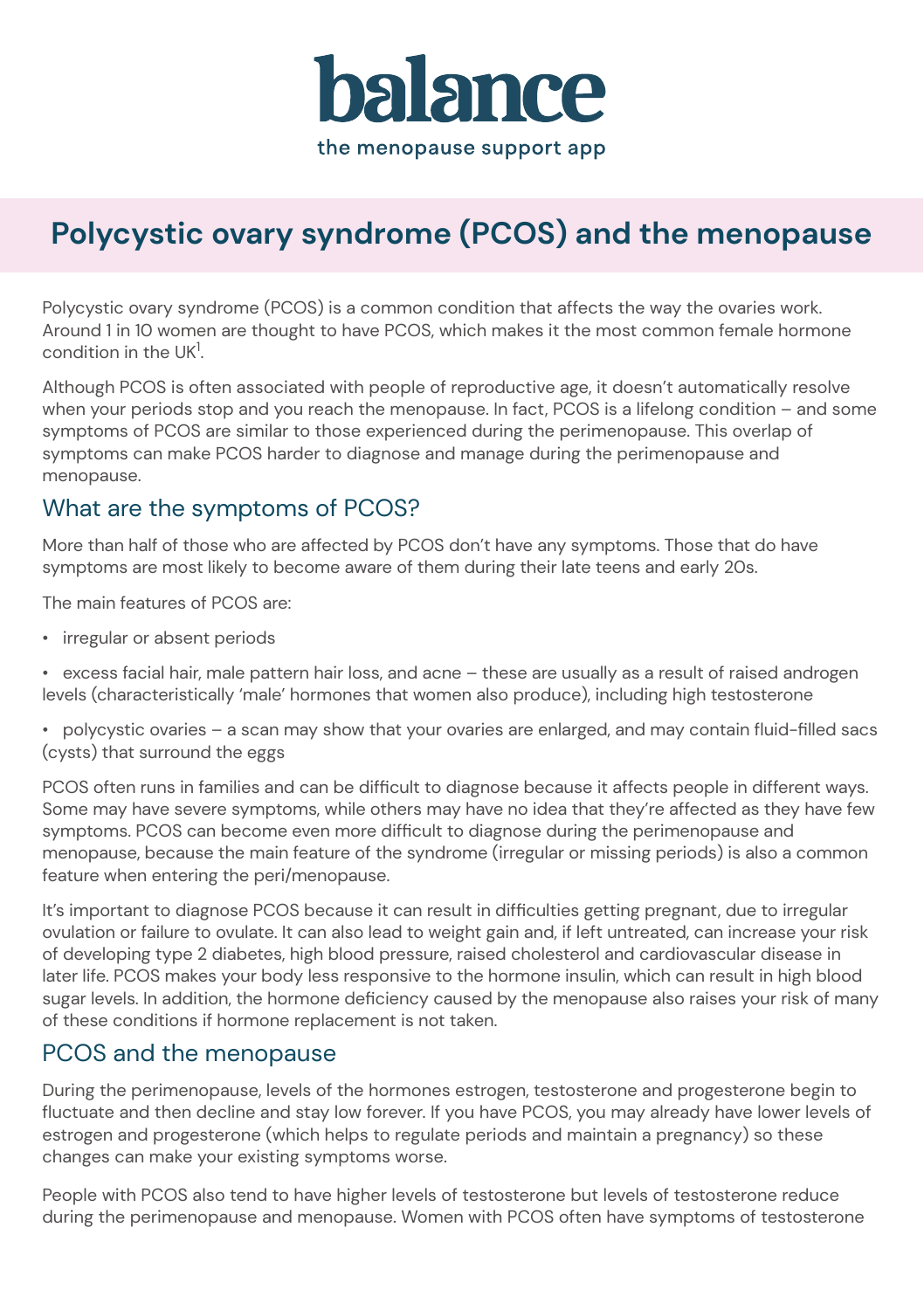deficiency more than those without PCOS – these include memory problems, brain fog, reduced stamina, fatigue and low libido.

Both PCOS and peri/menopause can cause the following symptoms or changes:

- irregular or missed periods
- fertility problems
- mood swings
- difficulty sleeping
- hair loss (general thinning in menopause, male pattern hair loss in PCOS)
- $\cdot$  unwanted hair growth (e.g. facial hair)
- weight gain

It can be more difficult to spot symptoms of the perimenopause and menopause if you have PCOS, especially if you have a history of irregular periods. However, if you're over the age of 40 and notice any new changes in your periods, mood, skin or hair, these are more likely to be associated with the perimenopause than PCOS.

Some studies show that people with PCOS are less likely to experience hot flushes and sweating during the perimenopause and menopause, however they are more likely to report problems with vaginal dryness<sup>2</sup>.

On average, people with PCOS tend to reach the menopause an average of two years later than those who are not affected.

## Managing PCOS

There's no cure for PCOS, but symptoms can sometimes be managed through lifestyle changes such as eating a healthy diet, taking regular exercise and taking steps to improve your sleep.

Eating a Mediterranean style diet is one of the best ways to help PCOS<sup>3</sup>. This type of diet means eating plenty of vegetables, legumes/pulses/beans, whole grains, extra virgin olive oil, nuts and seeds, fermented dairy foods, fish and seafood, fresh fruit and eating little meat. Eating 30g of milled flax seed each day, perhaps stirred into breakfast, may also help reduce the inflammatory and glycemic effects of PCOS<sup>4</sup>.

These types of dietary and lifestyle changes may also improve more general symptoms of the perimenopause and menopause.

Your doctor may also be able to prescribe medication to help with PCOS symptoms such as excessive hair growth, irregular periods and fertility problems.

### PCOS and HRT

Most people with PCOS can safely take HRT. As well as managing symptoms of the perimenopause and menopause, HRT can also help reduce your risk of type 2 diabetes and cardiovascular disease, which is particularly beneficial as PCOS increases your risk of developing these conditions.

Replacement estrogen can be given as a skin patch, a spray or a gel that you rub into your skin, or as a tablet that you swallow. If you still have a uterus (womb) you'll also need a progesterone alongside this. The safest type of replacement progesterone is called micronised progesterone, which is branded as Utrogestan in the UK, and comes in the form of a capsule that you swallow and can sometimes be used vaginally. Alternatively, you can have a Mirena coil inserted into your uterus that will last for 5 years.

If you have PCOS, you're likely to be used to having higher levels of testosterone, so you're more likely to